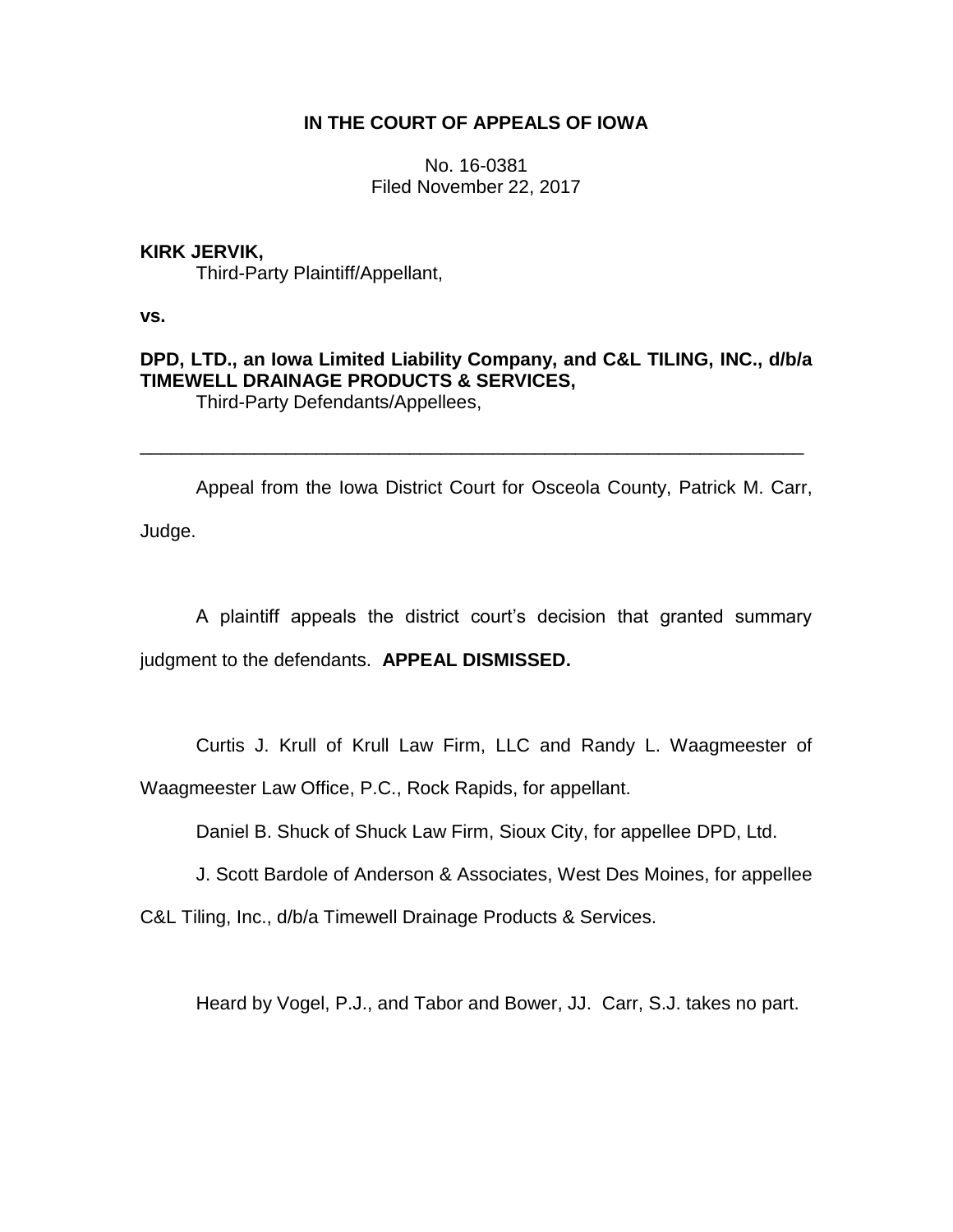### **VOGEL, Presiding Judge.**

Kirk Jervik appeals the district court's decision granting the summary judgment motions of DPD, Ltd, L.L.C. (DPD) and C & L Tilling, Inc., d/b/a Timewell Drainage Products and Services (Timewell). Jervik asserts the district incorrectly concluded that DPD and Timewell did not owe Jervik a duty of care on the day he was injured on the property owned by DPD and leased by Timewell. As an initial matter, both DPD and Timewell filed motions to dismiss Jervik's appeal as untimely. The supreme court ordered the timeliness issue to be submitted with the appeal. Because we conclude the motion Jervik filed following the district court's decision on the summary judgment motions was not a proper motion under Iowa Rule of Civil Procedure 1.904(2), the motion did not toll the time for Jervik to file an appeal, and Jervik's notice of appeal was untimely. We therefore dismiss this appeal as we lack subject matter jurisdiction.

### **I. Background Facts and Proceedings.**

In 2012, DPD and the City of Sibley were in discussions with Timewell seeking to persuade Timewell to bring a manufacturing plant to Sibley to be located in a warehouse owned by DPD. As part of the negotiations, the City of Sibley agreed to install a new, larger transformer at the property to meet the electricity demands of Timewell's manufacturing operations and DPD agreed to acquire and have installed a new larger switchgear box. The lease between DPD and Timewell was signed in February 2013, but the City of Sibley had not yet been able to purchase a new larger transformer, so it borrowed a transformer from another city. DPD hired Current Electric, a sole proprietorship owned and operated by Jervik, to install the new switchgear box and to connect that switchgear box to the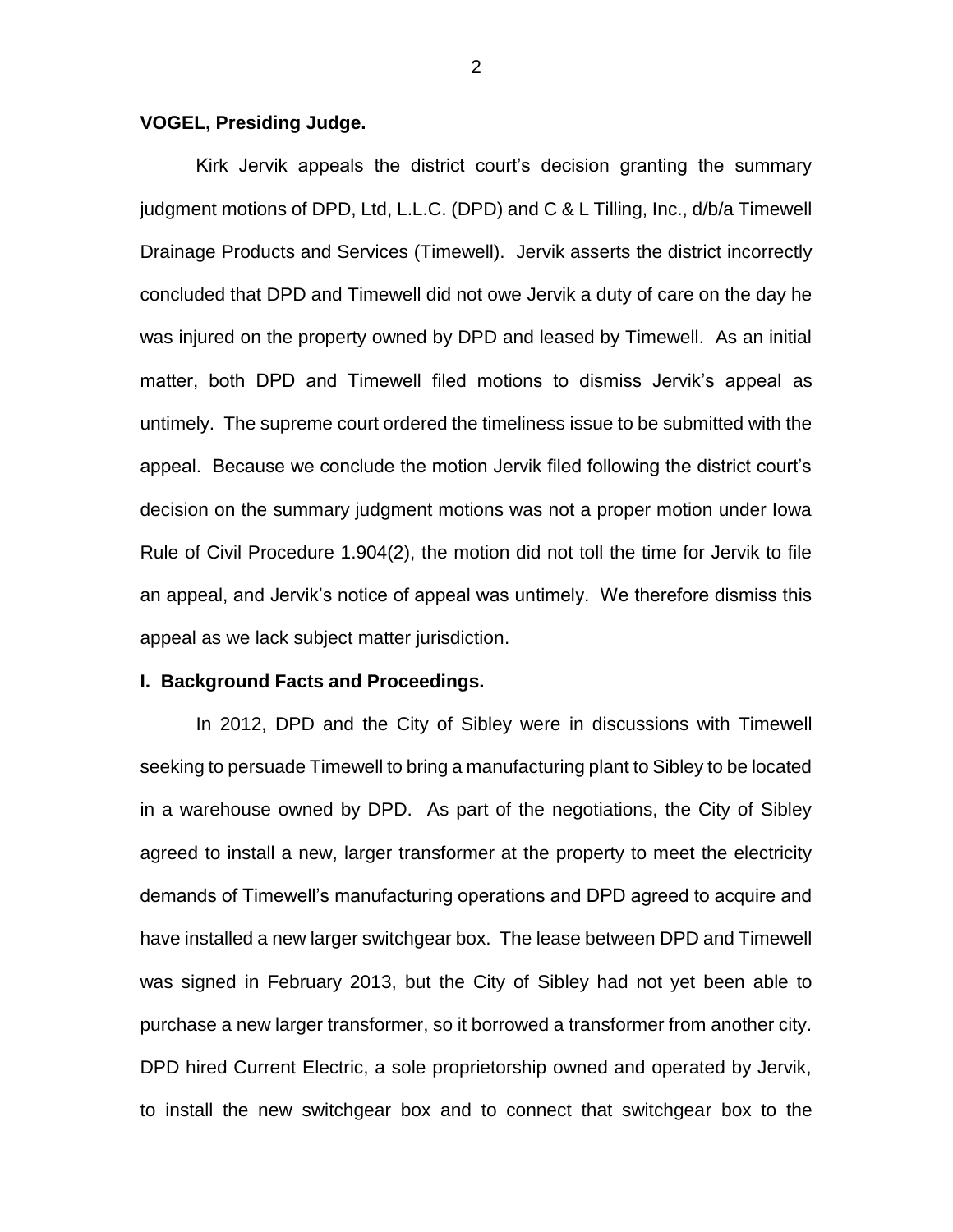borrowed transformer. This work was performed in April 2013, and Timewell then hired Jervik's company to complete electrical work in the leased building for Timewell's machinery.

Once the City of Sibley was able to obtain the new transformer, Jervik and his employees came back to Timewell's facility on July 20, 2013, to connect the new transformer to the new switchgear box and the previously existing smaller switchgear box. Two of Timewell's employees were present at the facility to permit the workers access to the building but did not otherwise direct the electrical work. After the new transformer was installed by the City of Sibley, the electricity was turned off by the city for Jervik and his employees to connect the transformer to the switchgear boxes. Jervik asked the city employees to energize the system once the connections were made to ensure everything was connected properly.

Jervik performed a test that determined the rotation of the system was "reversed." Jervik asked the city employees to de-energize the system, he performed the necessary adjustment in the smaller switchgear box, and he asked the city employees to energize the system to ensure it was functioning properly. The panel doors to the smaller switchgear box were not reinstalled before Jervik asked the city employees to energize the system. Once Jervik determined the system was functioning correctly, he attempted to reinstall the panel doors without requesting the system be de-energized. At that moment, an arc flash explosion occurred, which injured Jervik, two of his employees, and two Timewell employees.

Those injured in the explosion sued everyone involved and there were various cross-claims and third-party claims filed. All claims asserted were resolved except for the claims Jervik asserted against DPD and Timewell for his own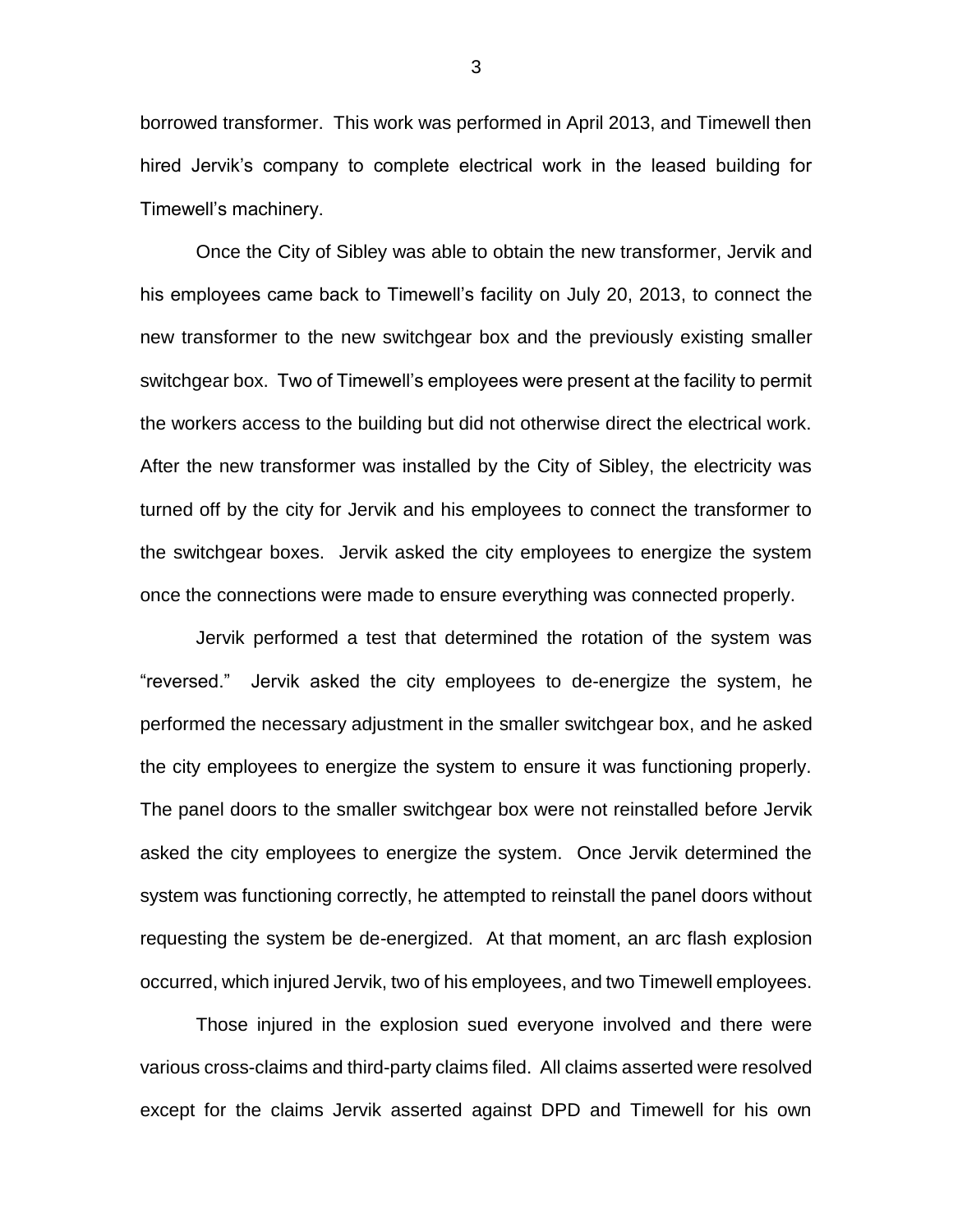injuries. DPD and Timewell both filed motions for summary judgment asserting neither owed Jervik a duty of care under the law. Jervik resisted the motions and after a hearing, the district court granted both motions for summary judgment, dismissing Jervik's claims on November 18, 2015.

Jervik filed a motion to "reconsider, amend, or enlarge the court's ruling" on December 3, 2015. Both DPD and Timewell resisted the motion asserting the court's summary judgment ruling was correct and that Jervik's motion was not a proper motion under rule 1.904(2). On February 1, 2016, the district court overruled the motion, concluding "the issues raised in Jervik's motion to reconsider had already been decided and rejected in its prior ruling." The court stated that it had "already rejected Jervik's arguments in its prior ruling" and the court would not "rehash the arguments."

Jervik filed a notice of appeal February 26, 2016, and DPD filed a motion to dismiss the appeal, joined by Timewell, asserting Jervik's motion did not toll the time for filing the notice of appeal under Iowa Rule of Appellate Procedure 6.101(1)(b). Jervik resisted the motion to dismiss asserting his motion was proper under rule 1.904(2), and the supreme court ordered the motion submitted with the appeal.

#### **II. Appellate Jurisdiction.**

In order to vest subject matter jurisdiction with the appellate courts, a party must file a notice of appeal within thirty days from the final order or judgment. *See*  Iowa R. App. P. 6.101(1)(b); *see also Hedlund v. State*, 875 N.W.2d 720, 724 (Iowa 2016) (noting if the interlocutory appeal was untimely the supreme court did not have jurisdiction to consider the appeal). However, a timely and proper motion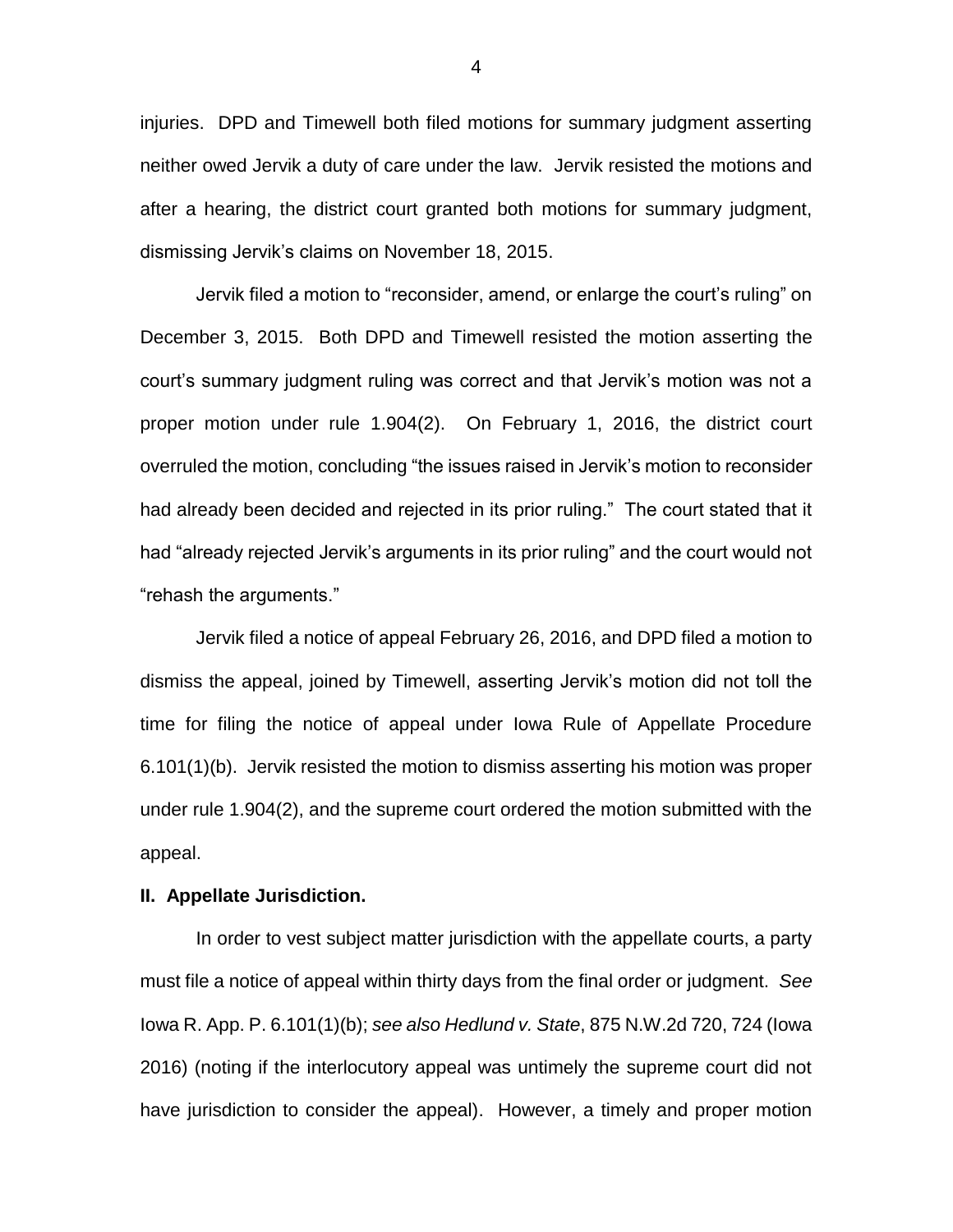filed under Iowa Rule of Civil Procedure 1.904(2) can toll the time for filing the notice of appeal.<sup>1</sup> lowa R. App. P. 6.101(1)(b) ("[I]f a motion is timely filed under Iowa R. Civ. P. 1.904(2) or Iowa R. Civ. P. 1.1007, the notice of appeal must be filed within 30 days after the filing of the ruling on such motion"); *Homan v. Branstad*, 887 N.W.2d 153, 160 (Iowa 2016) ("To determine whether the filing of the rule 1.904(2) motion tolled the deadline to file their notice of appeal, we must determine (1) whether the plaintiffs timely filed the motion, and (2) whether the motion was proper.").

The district court's entered its final judgment dismissing Jervik's claims on November 18, 2015. On December 3, Jervik filed a motion under rule 1.904(2), which the district court denied on February 1, 2016. Jervik's notice of appeal was not filed until February 26. The notice of appeal was untimely and deprives this court of jurisdiction unless Jervik's motion under rule 1.904(2) was timely and proper. *See Homan*, 887 N.W.2d at 160.

Jervik's rule 1.904(2) motion was filed fifteen days after the district court entered its ruling on the motions for summary judgment, so it was timely filed. *See id*. (noting a motion under rule 1.904(2) must be filed by the deadline for filing a

 $\overline{a}$ 

<sup>1</sup> Both Iowa Rule of Civil Procedure 1.904 and Iowa Rule of Appellate Procedure 6.101 were recently amended to "clarify that any timely 1.904(2) motion will extend the deadline for filing a notice of appeal or an application for interlocutory appeal." *See* Iowa Sup. Ct., In re Adopting Amendments to Iowa R. Civ. P. 1.904 & Iowa R. App. P. 6.101 (Nov. 18, 2016). The amendments were made "[t]o obviate controversies over whether a rule 1.904(2) motion tolls the time of appeal." *See* Iowa R. Civ. P. 1.904 cmt. (2017). The new rules "supersede prior case law that held a timely rule 1.904(2) motion must also have been 'proper' to extend the time of appeal." *Id*. The new rules became effective March 1, 2017, more than a year after Jervik's rule 1.904(2) motion and notice of appeal were filed. Jervik does not assert that this new rule change should be retroactively applied to this case.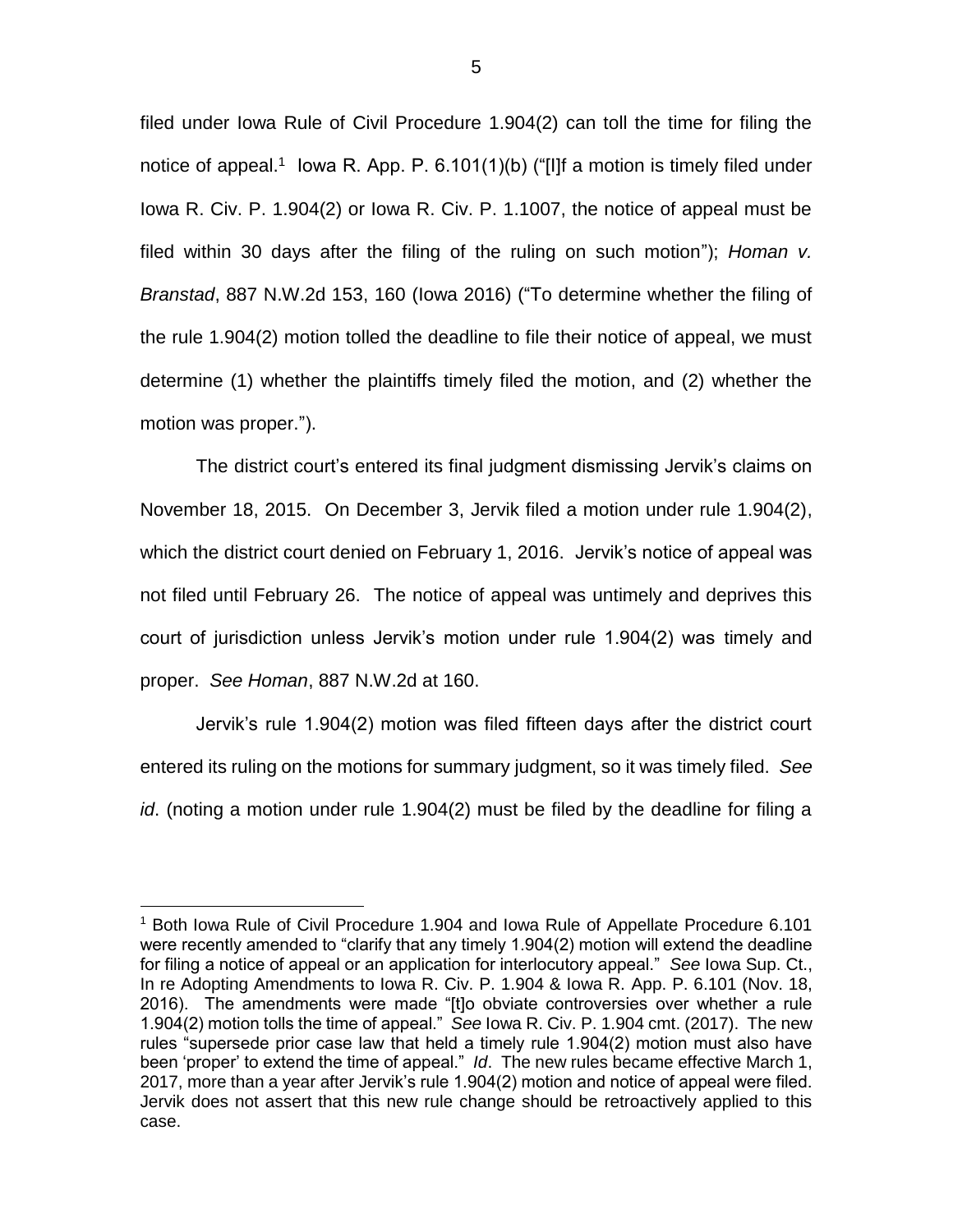motion for a new trial under rule 1.1007, which is within fifteen days). Next, we must determine whether the motion was filed for a "proper purpose." *Id*.

Rule 1.904(2) provides, in part: "On motion filed with or filed within the time allowed for a motion for a new trial, the findings and conclusions may be enlarged or amended and the judgment or decree modified accordingly or a different judgment or decree substituted." The rule "generally gives each party an opportunity to request a change or modification to each adverse judgment entered against it by the district court before deciding whether to incur the time and expense of an appeal." *Homan*, 887 N.W.2d at 161. However, a proper motion "does not merely seek reconsideration of an adverse district court judgment" or "merely seek to rehash legal issues adversely decided." *Id*. The motion is improper "if it seeks to enlarge or amend a district court ruling on a question of law involving no underlying issues of fact" or asks the court to amend or enlarge its decision "based solely on new evidence." *Id*.

The motion is considered proper if it "asks the district court to amend or enlarge either a ruling on a factual issue or a ruling on a legal issue raised in the context of an underlying factual issue based on the evidence in the record." *Id*. The motion is also properly filed if the district court failed to rule on an "issue, claim, or legal theory" the party raised. *Id.* The motion is necessary for that party to preserve error for a subsequent appeal by requesting the district court rule on the issue. *Id*.

In this case, Jervik asserts his rule 1.904(2) motion is proper because "the district court overlooked material facts about the defendants as possessors of land prior to any work being done at the facility" and "asked for an expansion on that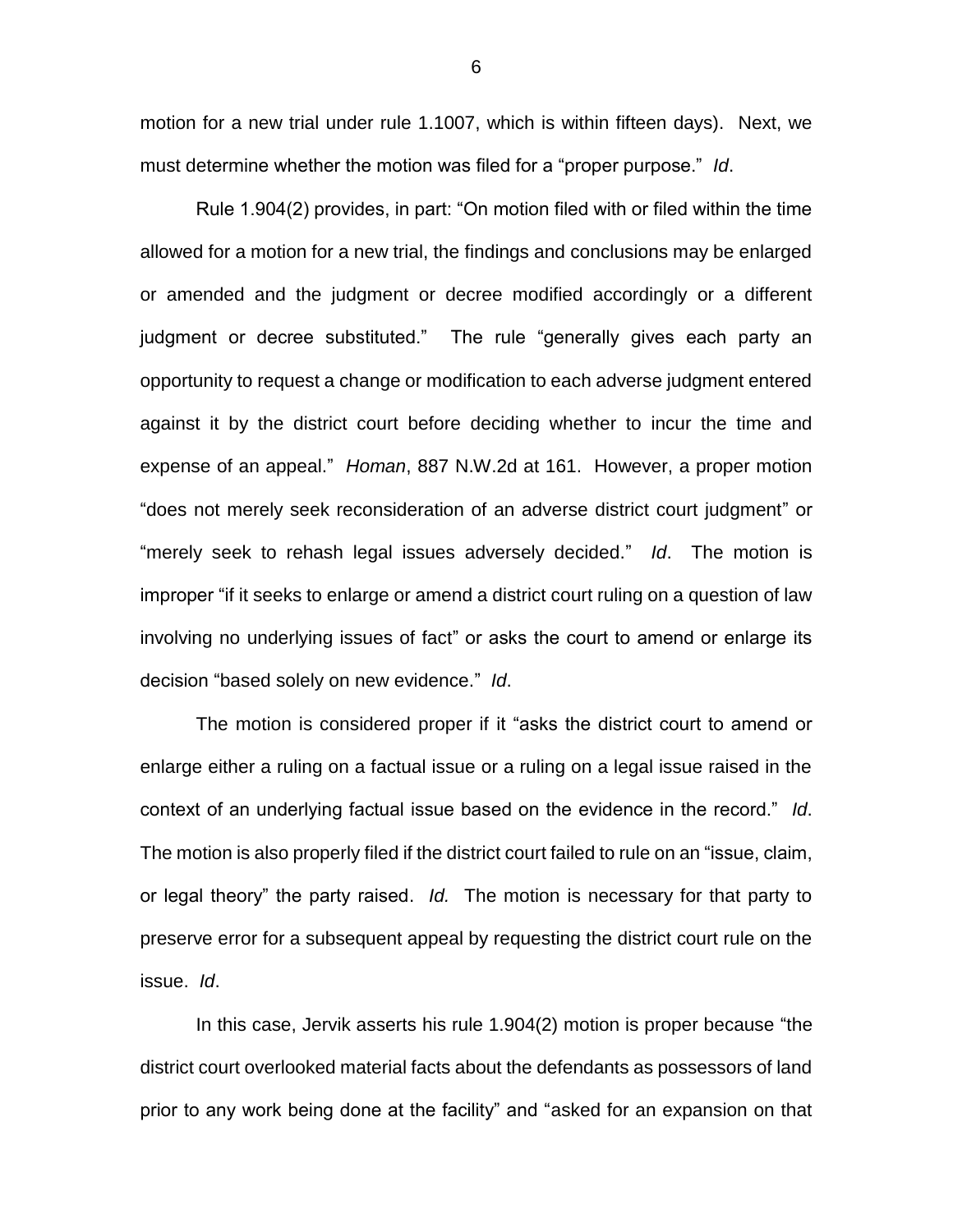evidence." In addition, he asserts he "had to ask the district court to further explain"

why the case law he cited in his resistance to the motions for summary judgment

"was not relevant or controlling before it could be raised on appeal." In his rule

1.904(2) motion, Jervik asserted the district court erred:

a. In finding there were no issues of material fact on any of the theories raised by Mr. Jervik;

b. In finding the Defendants had not retained sufficient control over the work and worksite to owe a duty to Mr. Jervik;

c. In concluding the Defendants had no duty to warn Mr. Jervik of an electrical shock;

d. ln concluding that NFPA 70E does not create a duty in this case;

e. In concluding Mr. Jervik's owner/occupier or host employer liability arguments are unpersuasive or unsuccessful;

f. In not specifically addressing Mr. Jervik's public policy argument;

g. In not accepting Mr. Jervik's argument that Timewell's OSHA violations created liability on the part of Timewell;

h. In not accepting Mr. Jervik's Lack of Contract for Safety Argument;

i. In concluding that the work of connecting the switchgear to the transformer, without using [log out tag out] procedures, involved a peculiar risks or was inherently dangerous;

In not adopting or accepting any additional arguments raised by Cody Reese or Current Electric in their Resistances to the Defendants' Motions for Summary Judgment.

Contrary to Jervik's assertion on appeal, nowhere in the motion did Jervik

reference any "overlooked material facts" or ask the court to rule on an overlooked

claim based on the case law he cited. Jervik filed a memorandum in support of his

motion, but that memorandum likewise did not alert the district court to any facts

that were overlooked or misconstrued. It also did not ask the court address a claim

he raised that he believed the court did not address in its ruling. The memorandum

simply reiterated the arguments Jervik made in his resistance to the motions for

summary judgment and asked the district court to "reconsider" its ruling or advised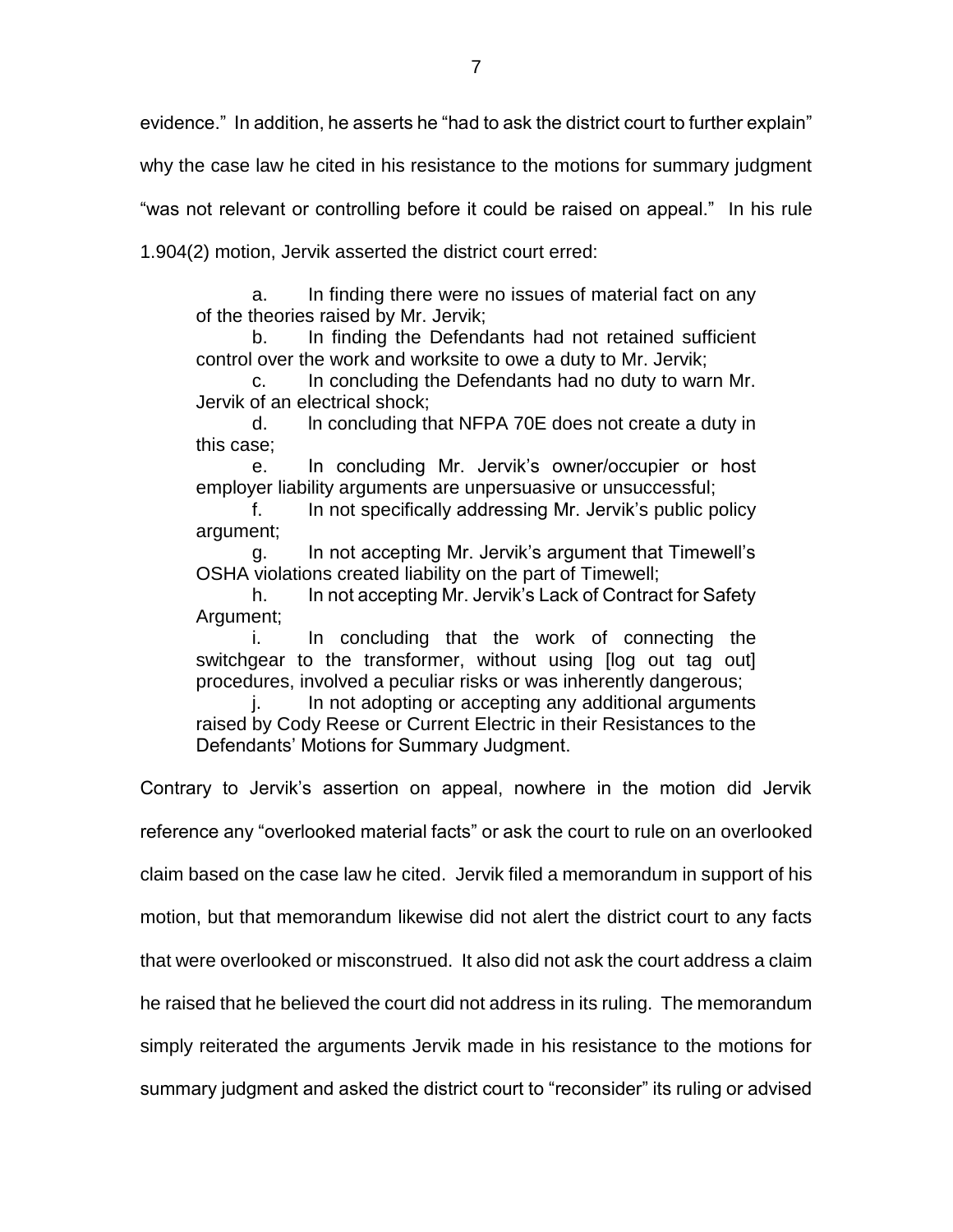the court that Jervik "respectfully disagree[d]" with the court's decision. A rule 1.904(2) motion is not properly filed if it merely asks the court to reconsider the law previously cited and change the outcome to rule in the movant's favor. *See Homan*, 887 N.W.2d at 161 (noting the motion should not be filed to "merely seek reconsideration of an adverse district court judgment" or "merely seek to rehash legal issues adversely decided"). "[R]ule 1.904(2) is a tool for correction of factual error or preservation of legal error, not a device for rearguing the law." *Hedlund*, 875 N.W.2d at 726.

While not addressed in his appellate briefing, we note Jervik asserted in his motion that the district court did not "specifically address[] Mr. Jervik's public policy argument." The rule 1.904(2) motion is proper if the district court failed to rule on an issue, claim, or legal theory. *Homan*, 887 N.W.2d at 161. The motion filed for this purpose serves to preserve appellate error. *Id*. However, our review of the summary judgment filings of the parties and the district court's summary judgment ruling indicates that the court did rule on Jervik's public policy argument, and no such motion under rule 1.904(2) was needed to preserve error.

Timewell and DPD asserted public policy supported a finding that they did not owe a duty of care to Jervik because Jervik was an independent contractor. *See Van Fossen v. MidAmerican Energy Co.*, 777 N.W.2d 689, 698 (Iowa 2009) (noting the policy of the law that employers of independent contractors only have a limited duty of care was justified because the independent contractors control the work performed and have specialized knowledge and expertise that enables them to understand the work and the risks and take the necessary precautions). In response, Jervik asserted the public policy contained in Iowa Code section 88.1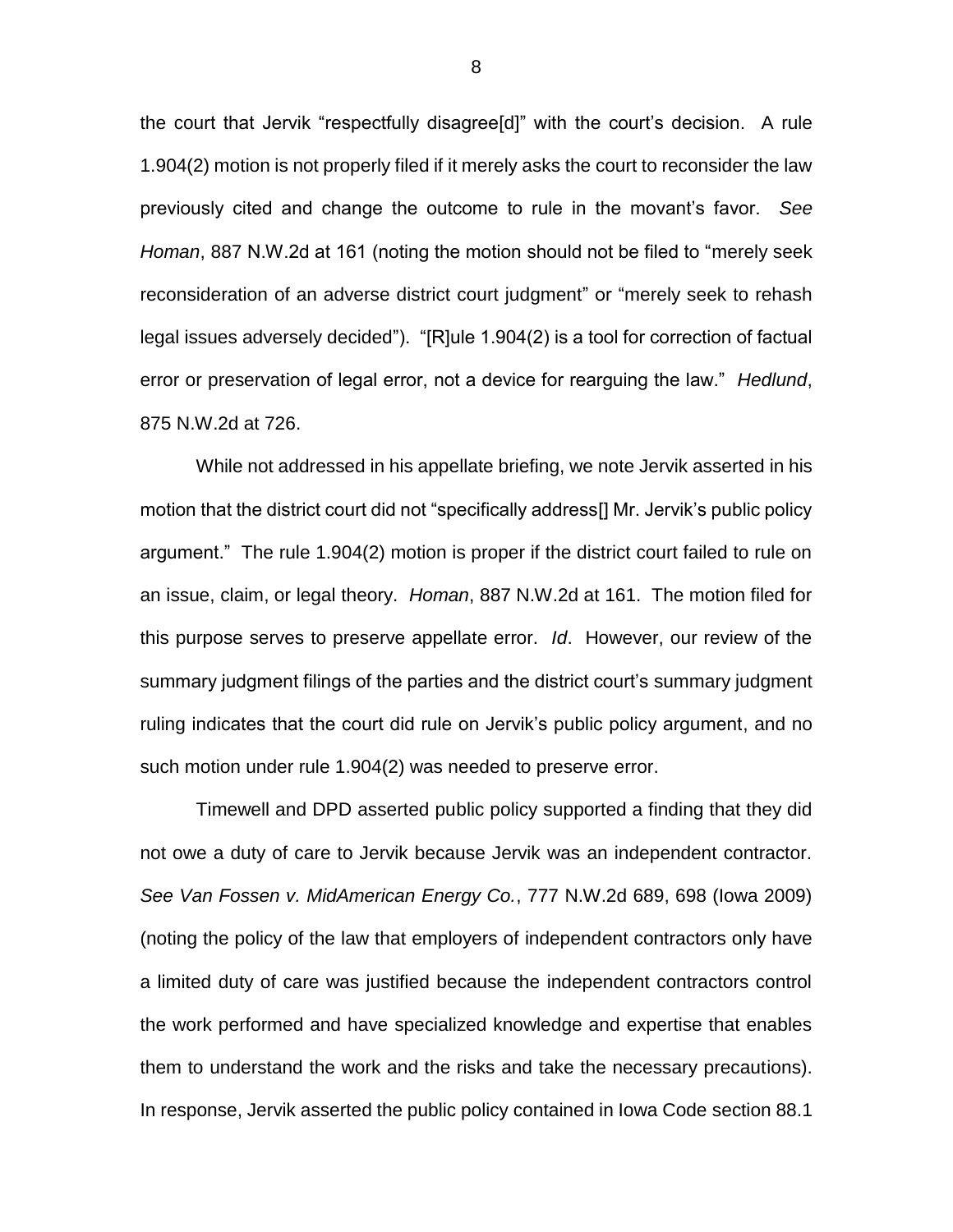(2014)—"It is the policy of this state to assure so far as possible every working person in the state safe and healthful working conditions"—justified placing a duty of care on Timewell and DPD to protect Jervik. The district court noted the parties' competing public policy arguments and determined the rule announced in *Van Fossen* was controlling. The court found Jervik's arguments "unpersuasive."

While the court did not articulate that it was rejecting the public policy contained in section 88.1 in favor of the public policy contained in *Van Fossen*, such a statement is not needed for error to be preserved. "Where the trial court's ruling . . . expressly acknowledges that an issue is before the court and then the ruling necessarily decides that issue, that is sufficient to preserve error." *Lamasters v. State*, 821 N.W.2d 856, 864 (Iowa 2012). We conclude the court's acknowledgement of Jervik's public policy argument, its decision to accept the alternative public policy argument of DPD and Timewell, and its ruling that dismissed Jervik's claims, adequately preserved the claim for appeal. Because the public policy issue was preserved, Jervik's motion under rule 1.904(2) was unnecessary.

In ruling on the rule 1.904(2) motion, the district court accurately articulated the law with respect to the justifications for filing a motion to amend, enlarge, or modify. It then concluded that the issues Jervik raised in his motion "had already been decided and rejected in [the court's] prior ruling." The court noted a motion under rule 1.904(2) is not proper if it is made "just to rehash legal issues" and then concluded, "Since this court had already rejected Jervik's arguments in its prior ruling, it will not rehash the arguments here."